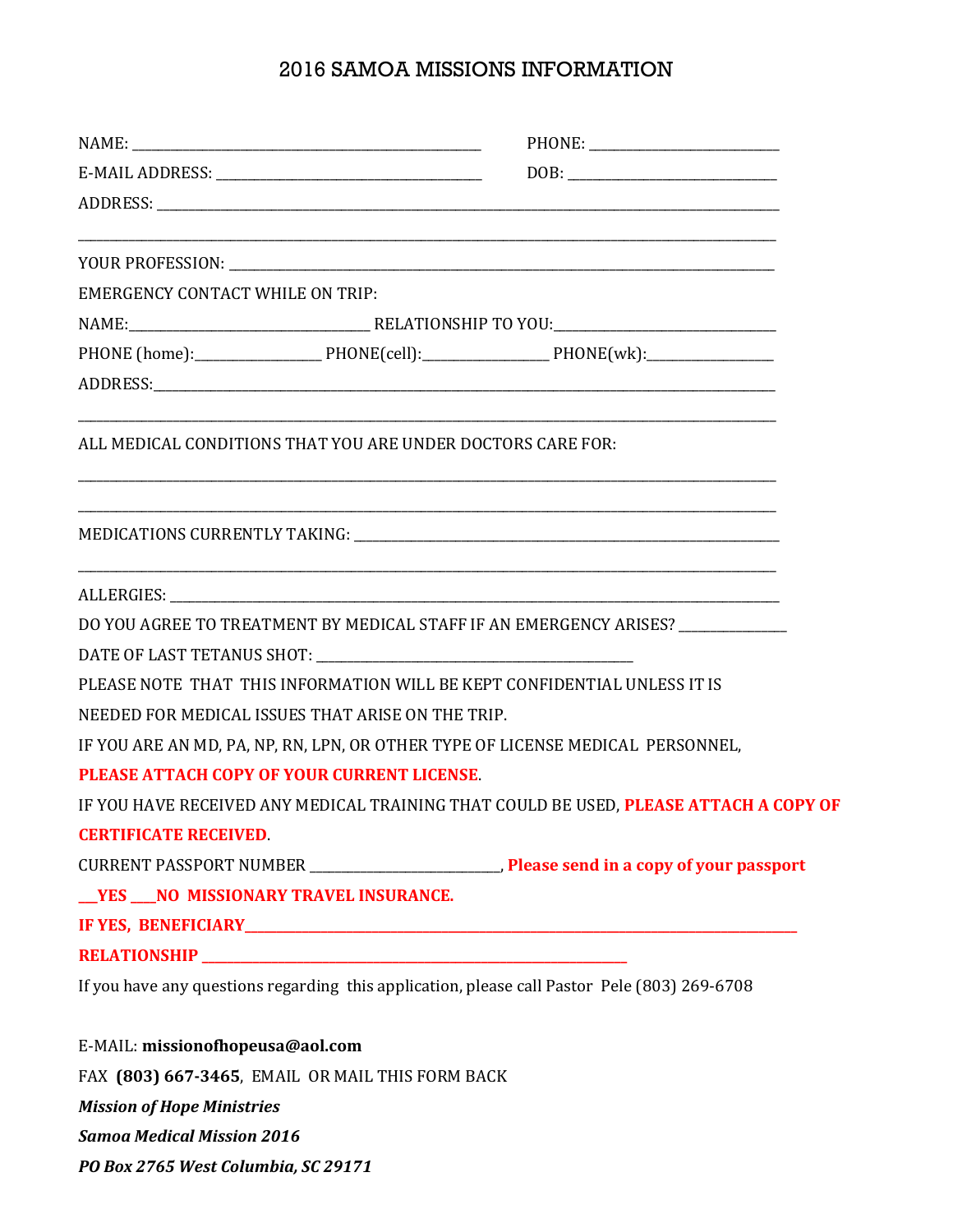| Do you consistently attend or are affiliated with a Church or Church Group? _________________                                                                                                                                 |  |
|-------------------------------------------------------------------------------------------------------------------------------------------------------------------------------------------------------------------------------|--|
|                                                                                                                                                                                                                               |  |
| Why are you interested in this short-term ministry?<br>,我们也不能在这里的人,我们也不能在这里的人,我们也不能在这里的人,我们也不能在这里的人,我们也不能在这里的人,我们也不能在这里的人,我们也不能在这里的人,我们也<br>,我们也不能在这里的人,我们也不能在这里的人,我们也不能在这里的人,我们也不能在这里的人,我们也不能在这里的人,我们也不能在这里的人,我们也不能在这里的人,我们也 |  |
|                                                                                                                                                                                                                               |  |
| Is this your first time on a mission trip? _______ If no, when did you go? ___________________                                                                                                                                |  |
|                                                                                                                                                                                                                               |  |
| What kind of ministry do you expect to be doing on this trip?                                                                                                                                                                 |  |
|                                                                                                                                                                                                                               |  |
| How has your experience prepared you for this trip?                                                                                                                                                                           |  |
| ,我们也不能在这里的人,我们也不能在这里的人,我们也不能在这里的人,我们也不能在这里的人,我们也不能在这里的人,我们也不能在这里的人,我们也不能在这里的人,我们也                                                                                                                                             |  |
| (if you need more space, please write on the back)                                                                                                                                                                            |  |
| Please write the major areas God has gifted you for ministry.                                                                                                                                                                 |  |
|                                                                                                                                                                                                                               |  |
| Ministering overseas demands the adaptability to differences (e.g. language, ministry methods, food,<br>standards of house, privacy, etc). How has your experience prepared you for coping with these differences?            |  |

L.

 $\overline{\phantom{0}}$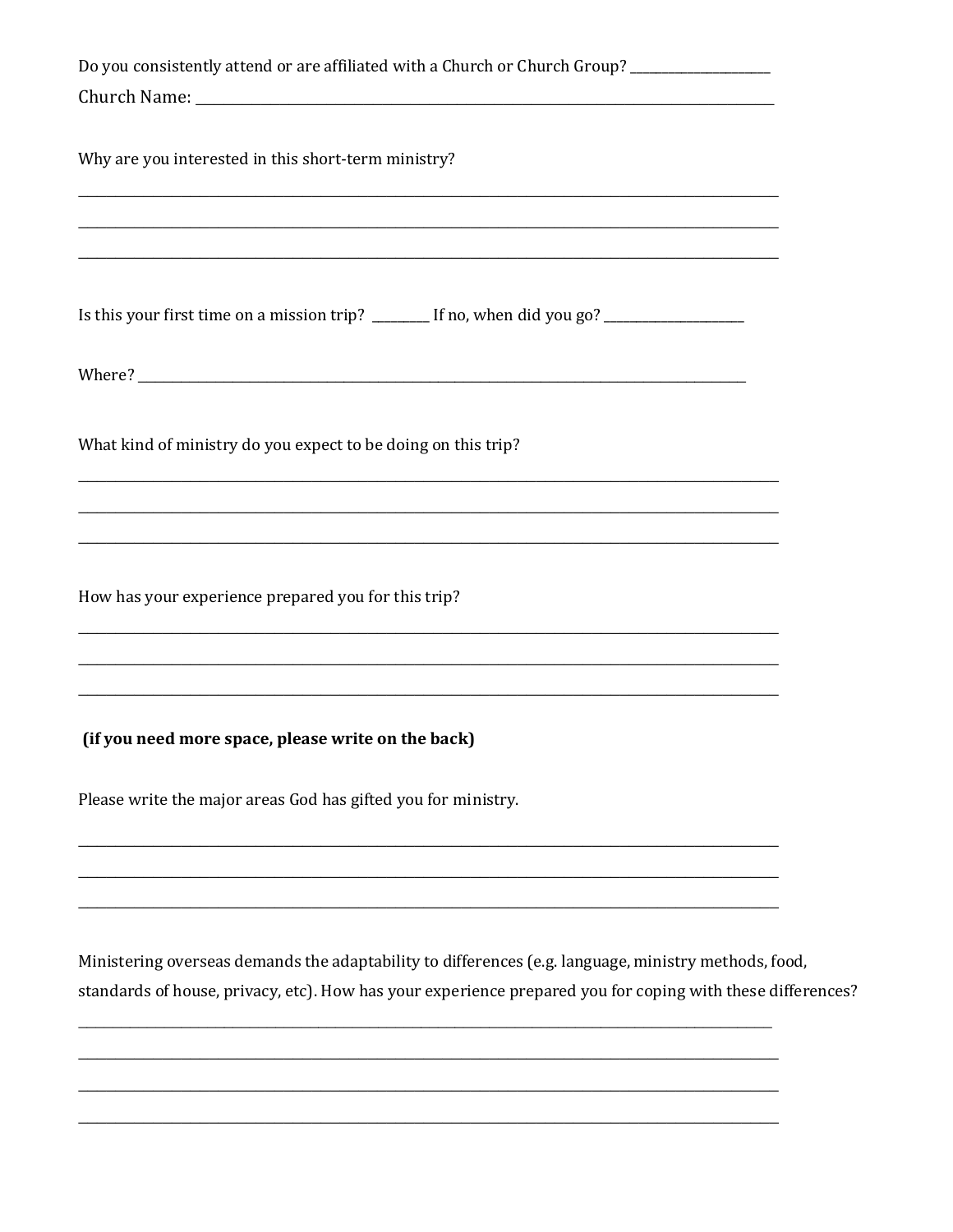## **Personal Reference**

Please give this to any person who knows you well enough to answer these questions. Ask them to return the completed form to us at:

*Mission of Hope Ministries Samoa Medical Mission 2016 PO Box 2765 West Columbia, SC 29171*

\_\_\_\_\_\_\_\_\_\_\_\_\_\_\_\_\_\_\_\_\_\_\_\_\_\_\_ has expressed an interest in being a part of the Mission Team for Samoa Medical/Evangelism Mission 2016. We would like your input as her/his family/friend. Would you please fill out this form and return to the address listed above? Thank you for your time.

1. How long have you known him/her? \_\_\_\_\_\_\_\_\_\_\_\_

2. In what church ministries or activities has this applicant been involved?

3. Please list their area of strength or giftedness.

4. Please list any concerns or areas where growth is needed.

5. Please give your overall reaction to his/her desire to minister cross-culturally.

Additional comments:

| (If you need more space, please write on the back) |  |
|----------------------------------------------------|--|
|----------------------------------------------------|--|